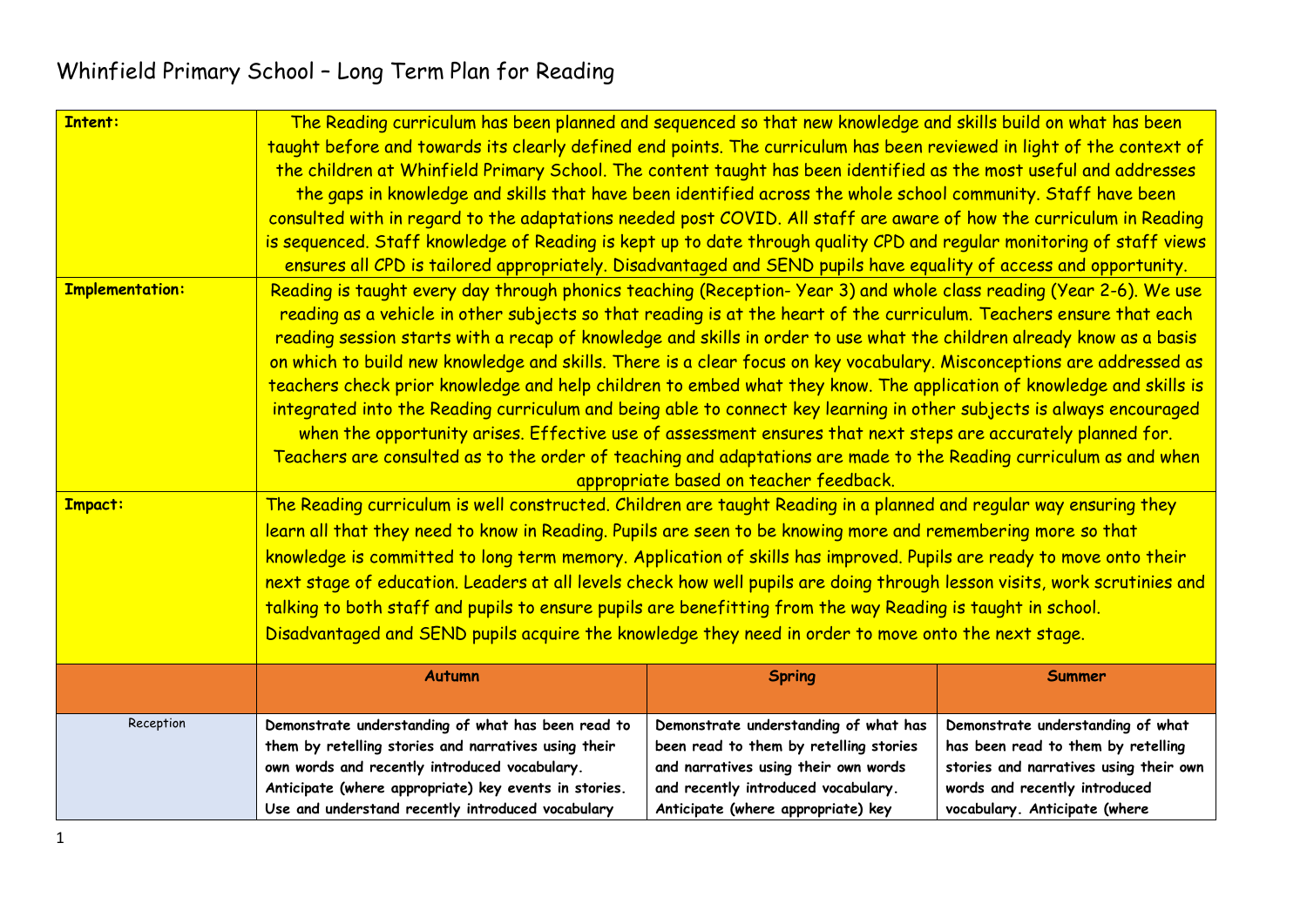| during discussions about stories, non-fiction, rhymes<br>and poems and during role play. Re-read books to<br>build up their confidence in word reading, their<br>fluency and their understanding and enjoyment.                                  | events in stories. Use and understand<br>recently introduced vocabulary during<br>discussions about stories, non-fiction,<br>rhymes and poems and during role play.<br>Re-read books to build up their | appropriate) key events in stories.<br>Use and understand recently<br>introduced vocabulary during<br>discussions about stories, non-fiction,<br>rhymes and poems and during role                                                                        |
|--------------------------------------------------------------------------------------------------------------------------------------------------------------------------------------------------------------------------------------------------|--------------------------------------------------------------------------------------------------------------------------------------------------------------------------------------------------------|----------------------------------------------------------------------------------------------------------------------------------------------------------------------------------------------------------------------------------------------------------|
| Name recognition                                                                                                                                                                                                                                 | confidence in word reading, their<br>fluency and their understanding and                                                                                                                               | play. Re-read books to build up their<br>confidence in word reading, their                                                                                                                                                                               |
| Writing letter sounds that are familiar to them<br>ie. Those in their name.                                                                                                                                                                      | enjoyment.<br>Read and write a range of phase<br>3 sounds.                                                                                                                                             | fluency and their understanding and<br>enjoyment.<br>Say a sound for each letter in<br>$\bullet$<br>the alphabet and at least 10                                                                                                                         |
| Read individual letters by saying the sounds for<br>$\bullet$<br>them.<br>Forming letters in own name correctly.<br>$\bullet$<br>Blend sounds into words, so that they can read<br>short words made up of known letter-sound<br>correspondences. | Read words consistent with their<br>phonic knowledge by sound-<br>blending.                                                                                                                            | digraphs.<br>Form lower-case and capital<br>letters correctly and on the<br>line.<br>Begin to write short sentences<br>$\bullet$<br>with words with known sound-                                                                                         |
| Read words consistent with their phonic<br>knowledge by sound-blending.                                                                                                                                                                          | Read simple phrases made up of<br>words with known letter-sound<br>correspondences.                                                                                                                    | letter correspondences with a<br>capital letter and a full stop.<br>Read words consistent with<br>their phonic knowledge by                                                                                                                              |
| Understand the use of finger spaces and when<br>$\bullet$<br>to use them.<br>Read simple phrases made up of words with<br>$\bullet$<br>known letter-sound correspondences.                                                                       | Begin to read aloud simple<br>sentences and books that are<br>consistent with their phonic<br>knowledge.                                                                                               | sound-blending.<br>Read aloud simple sentences<br>and books that are consistent<br>with their phonic knowledge,<br>including some tricky words.                                                                                                          |
| Read Phase 2 Tricky Words.<br>Write recognisable letters, most of which are<br>correctly formed.<br>Provision                                                                                                                                    | Spell words by identifying the<br>sounds and then writing the<br>sound with letter/s.<br>Write simple phrases that can be<br>read by others.<br>Writing of Phase 2 Tricky Words                        | Reading and Writing of Phase 2<br>and Phase 3 Tricky Words<br>Write short sentences with<br>words with known letter-sound<br>correspondences using a capital<br>letter and full stop. Re-read<br>what they have written to<br>check that it makes sense. |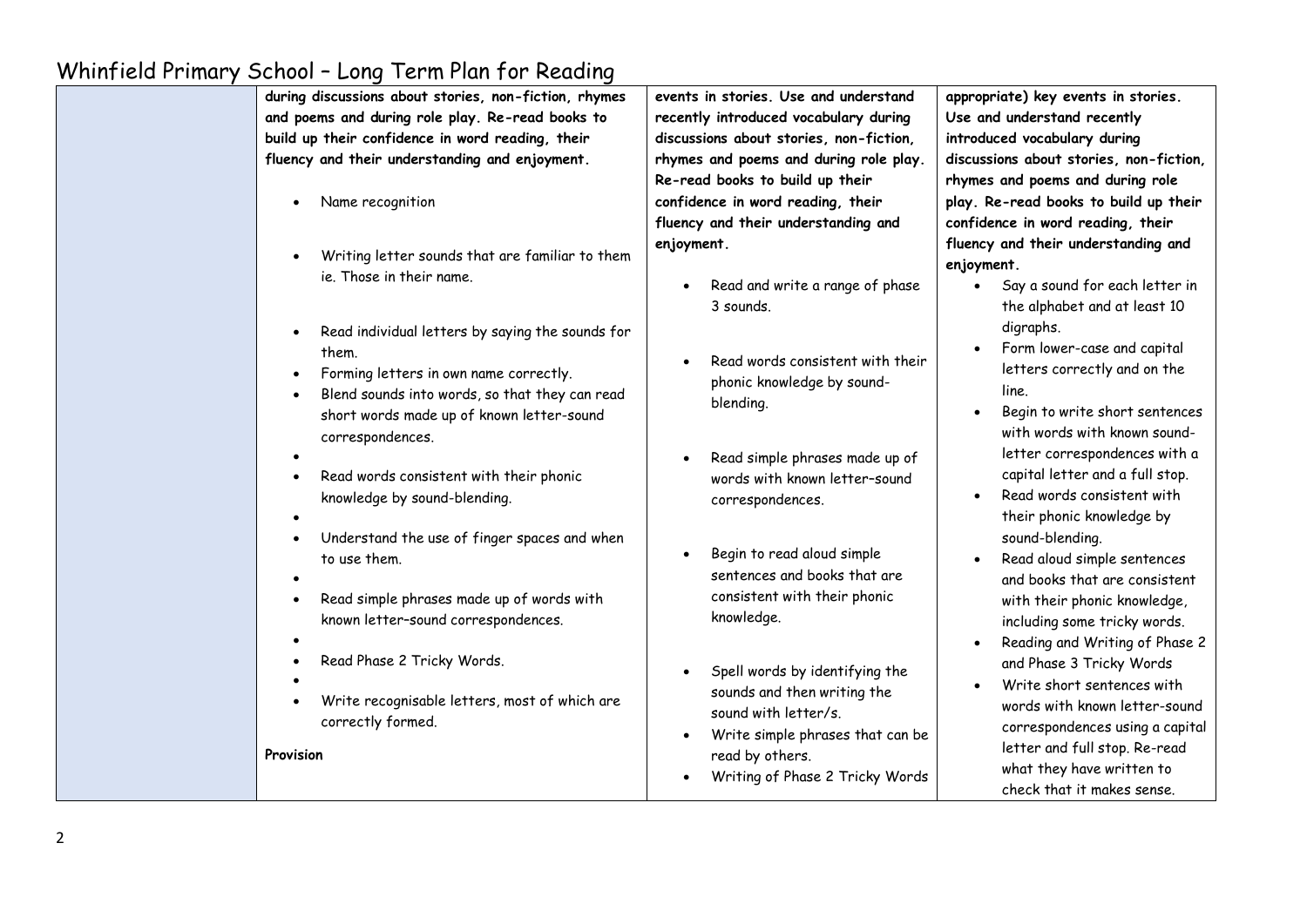| All areas of provision have writing opportunities. All<br>areas of provision are clearly labelled with words to<br>support reading.<br>Reading and Writing enhancements added across the<br>term linked to phonics phase.<br>Sounds and words clearly displayed around room.<br>Displays to showcase and celebrate reading and writing<br>during provision.<br>Specific areas of provision linked to Literacy:<br>Reading Area- cosy area with books relating to topics as<br>well as some well known stories that children may be | $\bullet$<br>$\bullet$<br>$\bullet$ | Reading of Phase 3 Tricky<br>Words.<br>Say a sound for each letter in<br>the alphabet and at least 10<br>digraphs.<br>Read words consistent with their<br>phonic knowledge by sound-<br>blending.<br>Read aloud simple sentences and<br>books that are consistent with<br>their phonic knowledge.<br>Form lower-case and capital                  | $\bullet$<br>$\bullet$<br>Provision | Form lower-case and capital<br>letters correctly and on the<br>line.<br>Read aloud simple sentences<br>and books that are consistent<br>with their phonic knowledge,<br>including some tricky words.<br>Reading of Phase 4 Tricky<br>Words.<br>All areas of provision have writing |
|------------------------------------------------------------------------------------------------------------------------------------------------------------------------------------------------------------------------------------------------------------------------------------------------------------------------------------------------------------------------------------------------------------------------------------------------------------------------------------------------------------------------------------|-------------------------------------|---------------------------------------------------------------------------------------------------------------------------------------------------------------------------------------------------------------------------------------------------------------------------------------------------------------------------------------------------|-------------------------------------|------------------------------------------------------------------------------------------------------------------------------------------------------------------------------------------------------------------------------------------------------------------------------------|
| familiar with from home.<br>Writing Area- paper, coloured paper, pencils with grips,<br>coloured pencils, think pens, thick crayons<br>Phonics Area-changed weekly to relate to phonics<br>teaching.<br>Practitioner role                                                                                                                                                                                                                                                                                                          | $\bullet$<br>$\bullet$              | letters correctly and on the line.<br>Write simple phrases and<br>captions that can be read by<br>others.<br>Reading and Writing of Phase 2<br>and Phase 3 Tricky Words.                                                                                                                                                                          | phase.                              | opportunities. All areas of provision are<br>clearly labelled with words to support<br>reading. All areas of provision have non-<br>fiction books within them as well as<br>signs and labels.<br>Reading and Writing enhancements<br>added across the term linked to phonics       |
| Teaching of Literacy Skills and Phonics.<br>Promoting a love of stories and reading!<br>Encouraging children to label everything with their name.<br>Model writing using our Whinfield preferred handwriting<br>style. Model writing on lines.<br>Plan suitable next steps from observations (eg, made a<br>model in Lego, encourage children to label with their<br>name.)                                                                                                                                                        | Provision<br>and labels.            | All areas of provision have writing<br>opportunities. All areas of provision are<br>clearly labelled with words to support<br>reading. All areas of provision have non-<br>fiction books within them as well as signs<br>Reading and Writing enhancements added<br>across the term linked to phonics phase.<br>Sounds and words clearly displayed | around room.<br>Literacy:           | Sounds and words clearly displayed<br>Sound and tricky word mats in all areas<br>to promote independence.<br>Displays to showcase and celebrate<br>reading and writing during provision.<br>Specific areas of provision linked to<br>Reading Area- cosy area with books            |
| Intervention sessions for those who require additional<br>support include:<br>Name writing<br>Pencil grip support                                                                                                                                                                                                                                                                                                                                                                                                                  | around room.                        | Sound and tricky word mats in all areas to<br>promote independence.<br>Displays to showcase and celebrate<br>reading and writing during provision.                                                                                                                                                                                                |                                     | relating to topics as well as some well<br>known stories that have been shared<br>across the year. Story sacks and story<br>props introduced within this area.<br>Reading scheme books labelled with                                                                               |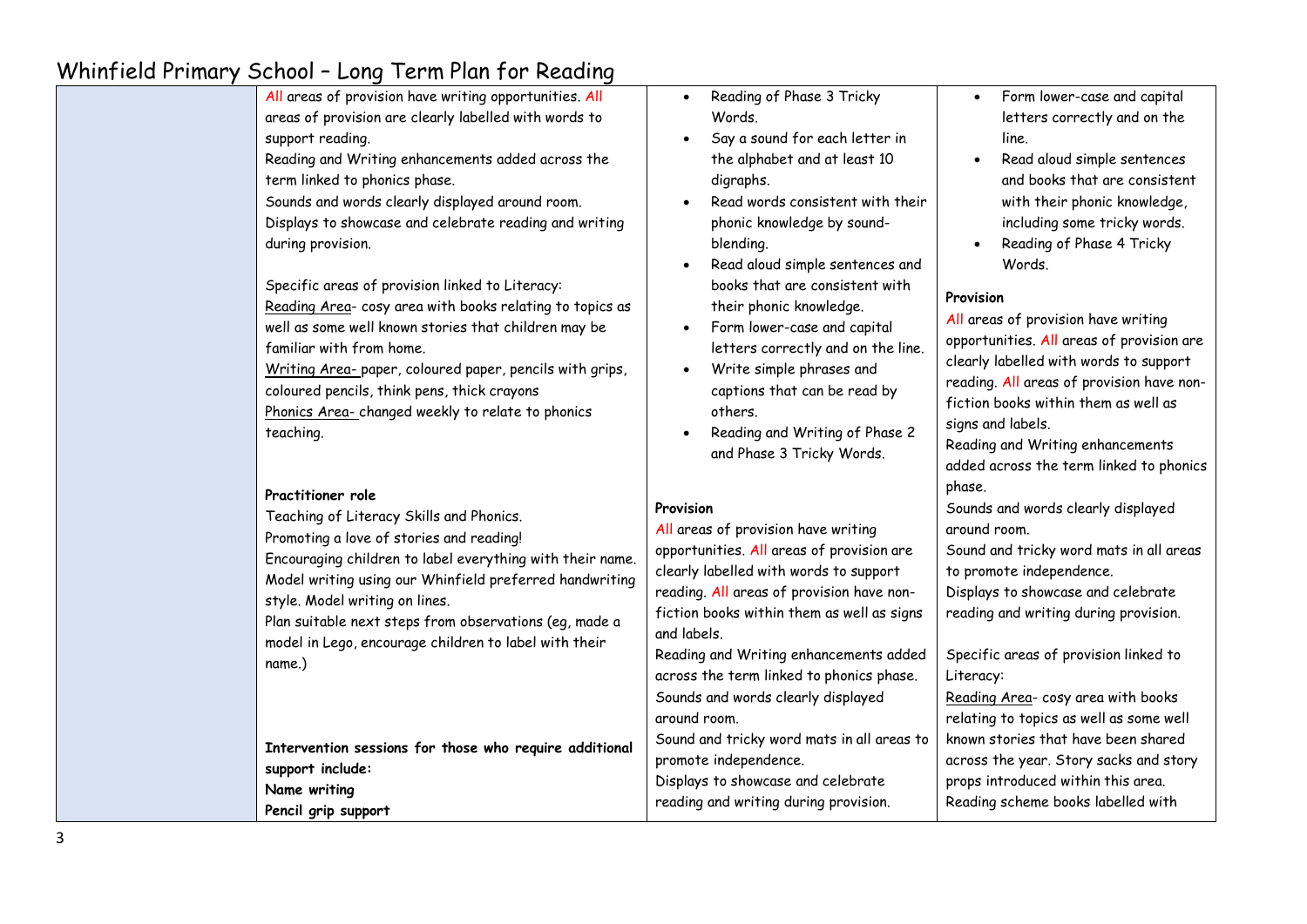| Fine/gross motor                  |                                             | children colour group to match ability   |
|-----------------------------------|---------------------------------------------|------------------------------------------|
| Targeted support during provision | Specific areas of provision linked to       | for independent reading.                 |
|                                   | Literacy:                                   | Writing Area-paper, coloured paper,      |
|                                   | Reading Area- cosy area with books          | pencils with grips, coloured pencils,    |
|                                   | relating to topics as well as some well     | pens, gel pens, lined paper, phonic      |
|                                   | known stories that children may be          | sheets/tasks, rubbers, sharpeners,       |
|                                   | familiar with from home. Story sacks and    | envelopes. Post it notes, rulers etc.    |
|                                   | story props introduced within this area.    | Phonics Area-changed weekly to relate    |
|                                   | Writing Area- paper, coloured paper,        | to phonics teaching.                     |
|                                   | pencils with grips, coloured pencils, pens, |                                          |
|                                   | crayons, lined paper, phonic sheets/tasks,  |                                          |
|                                   | rubbers, sharpeners, envelopes.             | Practitioner role                        |
|                                   | Phonics Area-changed weekly to relate       | Teaching of Literacy Skills and Phonics. |
|                                   | to phonics teaching.                        | Promoting a love of stories and reading! |
|                                   |                                             | Encouraging children to label everything |
|                                   | Introduction of Ron the Reading Rat who     | with their name. Model writing using our |
|                                   | loves to read!                              | Whinfield preferred handwriting style.   |
|                                   |                                             | Model writing on lines.                  |
|                                   | Practitioner role                           | Plan suitable next steps from            |
|                                   | Teaching of Literacy Skills and Phonics.    | observations (eg, made a model in Lego,  |
|                                   | Promoting a love of stories and reading!    | encourage children to label with a       |
|                                   | Encouraging children to label everything    | sentence).                               |
|                                   | with their name. Model writing using our    | Introduction of voting system for story  |
|                                   | Whinfield preferred handwriting style.      | time                                     |
|                                   | Model writing on lines.                     |                                          |
|                                   | Plan suitable next steps from               | interventions for those who require      |
|                                   | observations (eg, made a model in Lego,     | addition support include:                |
|                                   | encourage children to label with a word or  | Targeted support during provision.       |
|                                   | caption).                                   | Name writing, pencil grip, fine/gross    |
|                                   |                                             | motor, Launchpad to Literacy. Extra      |
|                                   | Interventions for those who require         | $1:1$ reading.                           |
|                                   | addition support include:                   |                                          |
|                                   | Targeted support during provision.          |                                          |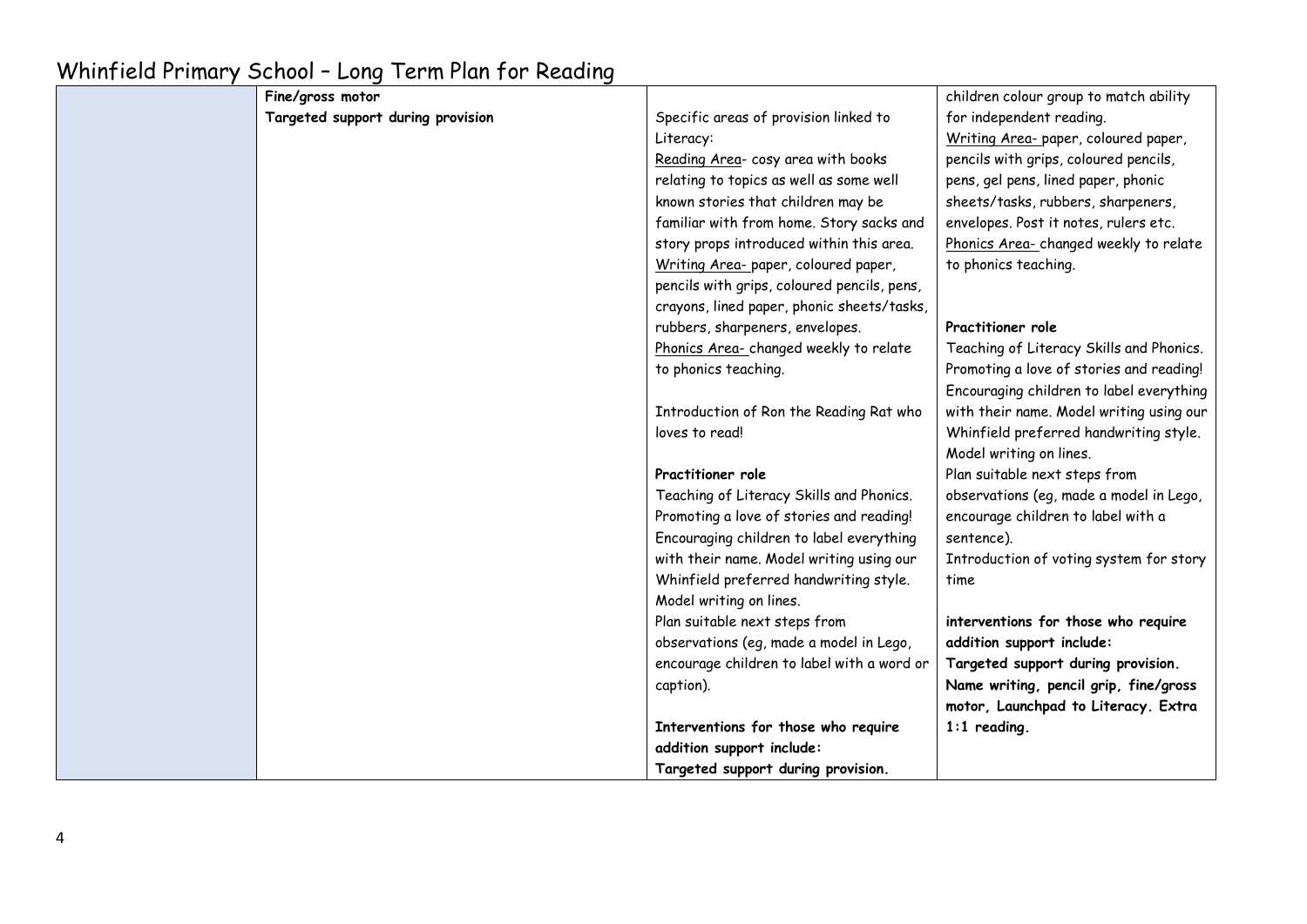|                |                                                                                                                                                                                                                                                                                                                                                                                                                                                                                                                                                                | Name writing, pencil grip, fine/gross<br>motor, Launchpad to Literacy. Extra<br>$1:1$ reading.                                                                                                                                                                                                                                                                                                                                                              |                                                                                                                                                                                                                                                                                                                                                                                                                  |
|----------------|----------------------------------------------------------------------------------------------------------------------------------------------------------------------------------------------------------------------------------------------------------------------------------------------------------------------------------------------------------------------------------------------------------------------------------------------------------------------------------------------------------------------------------------------------------------|-------------------------------------------------------------------------------------------------------------------------------------------------------------------------------------------------------------------------------------------------------------------------------------------------------------------------------------------------------------------------------------------------------------------------------------------------------------|------------------------------------------------------------------------------------------------------------------------------------------------------------------------------------------------------------------------------------------------------------------------------------------------------------------------------------------------------------------------------------------------------------------|
| Key Vocabulary | Home vocabulary (house, garden, roof, chimney etc.)<br>Family names<br>School vocabulary (cloakroom, toilet, classroom, aprons<br>etc.)<br>Town vocabulary (street, roads, busy, traffic etc.<br>Autumn (leaves, tree, hibernation, season, Harvest,<br>senses etc.)<br>Anti-Bullying-Kindness, friendship, bully etc.<br>Diwali- Celebration, diwa lamp, festival etc.<br>Fireworks, sparkler, safety etc.<br>Winter- seasons, frost, freezing/melting etc.<br>Christmas vocabulary- Jesus, Mary, carpenter, angel,<br>frankincense, gold, myrrh, manger etc. | Emergency<br>Help<br>Uniform<br>Job<br>Vocabulary linked to each profession.<br>Building on town, street and intro of city,<br>society etc.<br>Spring - season, grow, changing, senses<br>Grow, plant, roots, leaves, life-cycle, soil,<br>vegetables, caterpillar, egg, chrysalis,<br>cocoon, butterfly, antenna, nectar pollen,<br>honey, hive, colonies<br>Farm vocab - animals and their babies,<br>tractor, sow, field, crops, animals,<br>supermarket | Imagination, story, fiction, non-fiction,<br>traditional, tale, information, Once upon<br>a time, Happily ever after, setting,<br>characters, title. Blurb, Author,<br>illustrator<br>Summer-temperature, sun hat, cream,<br>sunbathe, burn etc.<br>Planet, earth country, city, town, travel,<br>climate, culture, habitats, animals<br>Plastic, recycle, ocean, sea, impact,<br>climate change, sea creatures. |
| Year 1         | Pass the Jam Jim<br>Marmaduke Duck and the Marmalade Jam<br>A Squash and Squeeze - Julia Donaldson<br>Three Billy Goats Gruff<br>The Christmas Story<br>Jolly Christmas Postman<br>Phonic strategies used to decode unfamiliar words.                                                                                                                                                                                                                                                                                                                          | Dinosaurs - Non-Fiction Book<br>Tanasouraus Drip - Julia Donadlson<br>The Dirty Great Dinosaur - Martin Waddell<br>The Super-Swooper Dinosaur - Martin<br>Waddell<br>Mary Anning - Non-Fiction<br>Dear Dinosaur - Chae Strathie<br>Class Three all at Sea - Julia Jarman<br>Pirates Love underpants - Claire Freedman<br>Space and Mae Jemison - Non-Fiction                                                                                                | Wales - non-fiction (visual adverts)<br>George and the Dragon - Chris Wormell<br>Barnaby Bear visits Endingburgh<br>Story of the Giants causeway -<br>Finn MacCool<br>Silly Billy - Anthony Browne<br>Book reviews<br>Geogia O'Keefe - Non-fiction famous<br>person<br>When I grow up<br>To know where to find the title of a book.                                                                              |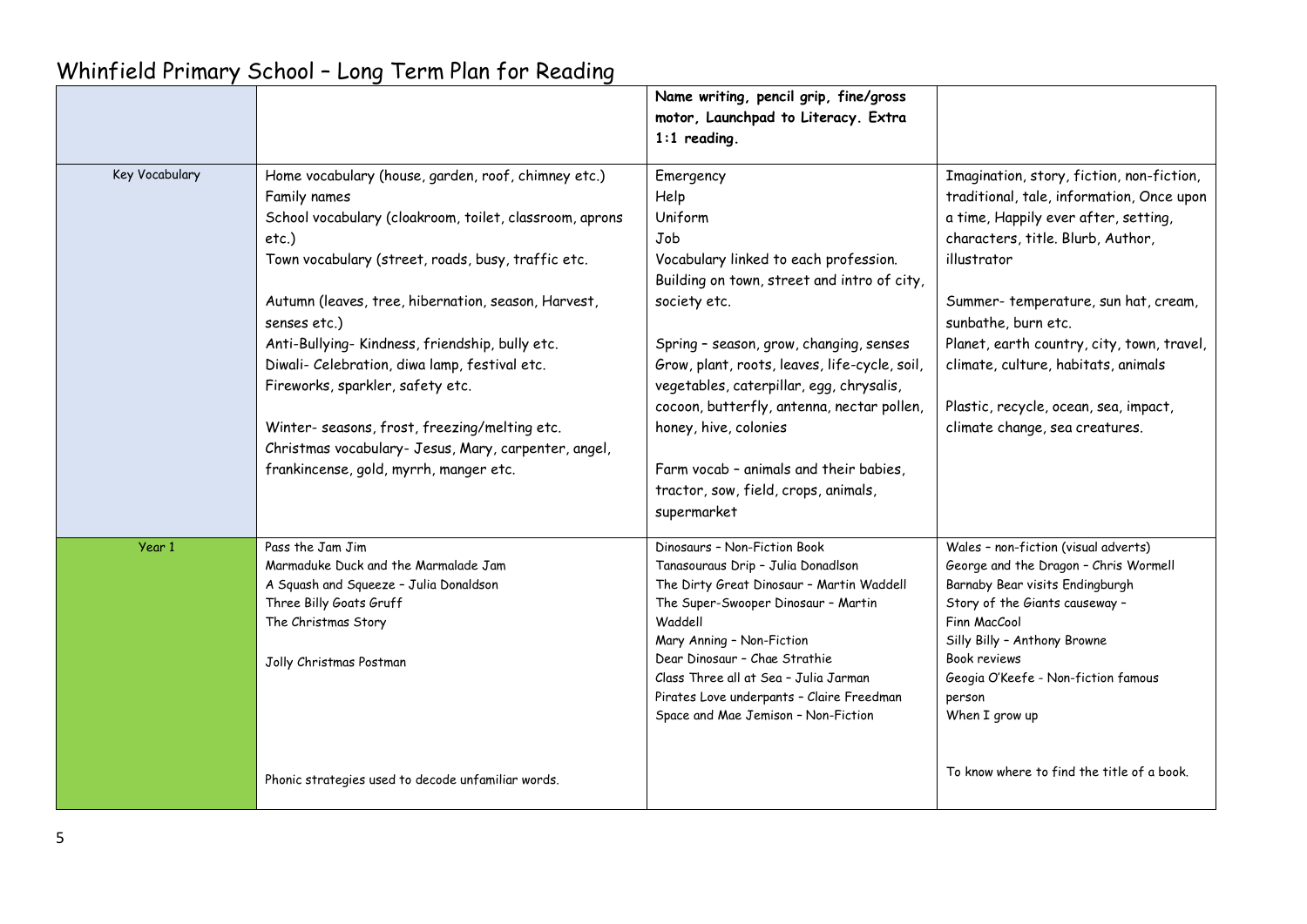|                | Some awareness of punctuation marks, e.g. pausing at full                                                                                                                    |                                                                                                                                     | Simple features e.g. beginning, end and title                                |
|----------------|------------------------------------------------------------------------------------------------------------------------------------------------------------------------------|-------------------------------------------------------------------------------------------------------------------------------------|------------------------------------------------------------------------------|
|                | stops.                                                                                                                                                                       | Read compound words e.g. farmyard, football,<br>playground.                                                                         | of a story.                                                                  |
|                | At least half of the first 100 high frequency and familiar words<br>read on sight.                                                                                           | Recognise, where applicable, alternative sounds                                                                                     | Be able to use contents page to locate<br>information.                       |
|                | Read aloud accurately books that are consistent with developing<br>phonic knowledge and do not require other strategies to work<br>out words.                                | for graphemes. (Spring 1 and 2 ongoing)<br>Read words with contractions e.g. I'm, I'll, we'll<br>and understand that the apostrophe | Distinguish between non-fiction and fiction<br>texts.                        |
|                | Respond speedily with the correct sounds to graphemes (letters<br>or groups of letters) for all 40+ phonemes.(PH 2/3/4 end of                                                | represents the omitted letter.(Spring 1 and 2<br>ongoing)                                                                           | Discuss the sequence of events in<br>stories/books. Be able to order events. |
|                | autumn term, PH 5 end of spring term)                                                                                                                                        | Make simple inferences relying heavily on<br>pictorial clues.                                                                       | Make predictions from the pictures in the<br>book.                           |
|                | Some pages/sections of interest                                                                                                                                              |                                                                                                                                     |                                                                              |
|                | located, e.g. favourite characters/events/information/pictures                                                                                                               | Begin to draw inferences from the text.                                                                                             | Make predictions based on events in the<br>book.                             |
|                | Able to answer simple retrieval questions                                                                                                                                    | Make inferences about what is being said and<br>done.                                                                               |                                                                              |
|                | Explain clearly understanding of what is read.                                                                                                                               |                                                                                                                                     |                                                                              |
|                | Can answer simple true or false statements about the text                                                                                                                    | Can find and copy a word that means the same<br>as                                                                                  |                                                                              |
|                | Discuss and clarify word meanings.                                                                                                                                           |                                                                                                                                     |                                                                              |
|                | Recognising and joining in with predictable phrases. e.g Once<br>upon a time, They all lived happily                                                                         |                                                                                                                                     |                                                                              |
|                | Recognising simple recurring literacy language e.g. I'll huff and<br>I'll puff, This house is a squash and squeeze                                                           |                                                                                                                                     |                                                                              |
| Key vocabulary | See phonics key words<br>Plus<br>Decode, compound word, contraction, phrase, characters,<br>events, information, retrieval, true statements, false<br>statements, text story | See phonics key words<br>Plus<br>Inference, title, contents page, fiction, non-fiction,<br>sequence, prediction                     | Consolidation of Autumn and spring term                                      |
| Prior learning | Demonstrate understanding of what has been read to                                                                                                                           | Demonstrate understanding of what has                                                                                               | Demonstrate understanding of what                                            |
|                | them by retelling stories and narratives using their                                                                                                                         | been read to them by retelling stories                                                                                              | has been read to them by retelling                                           |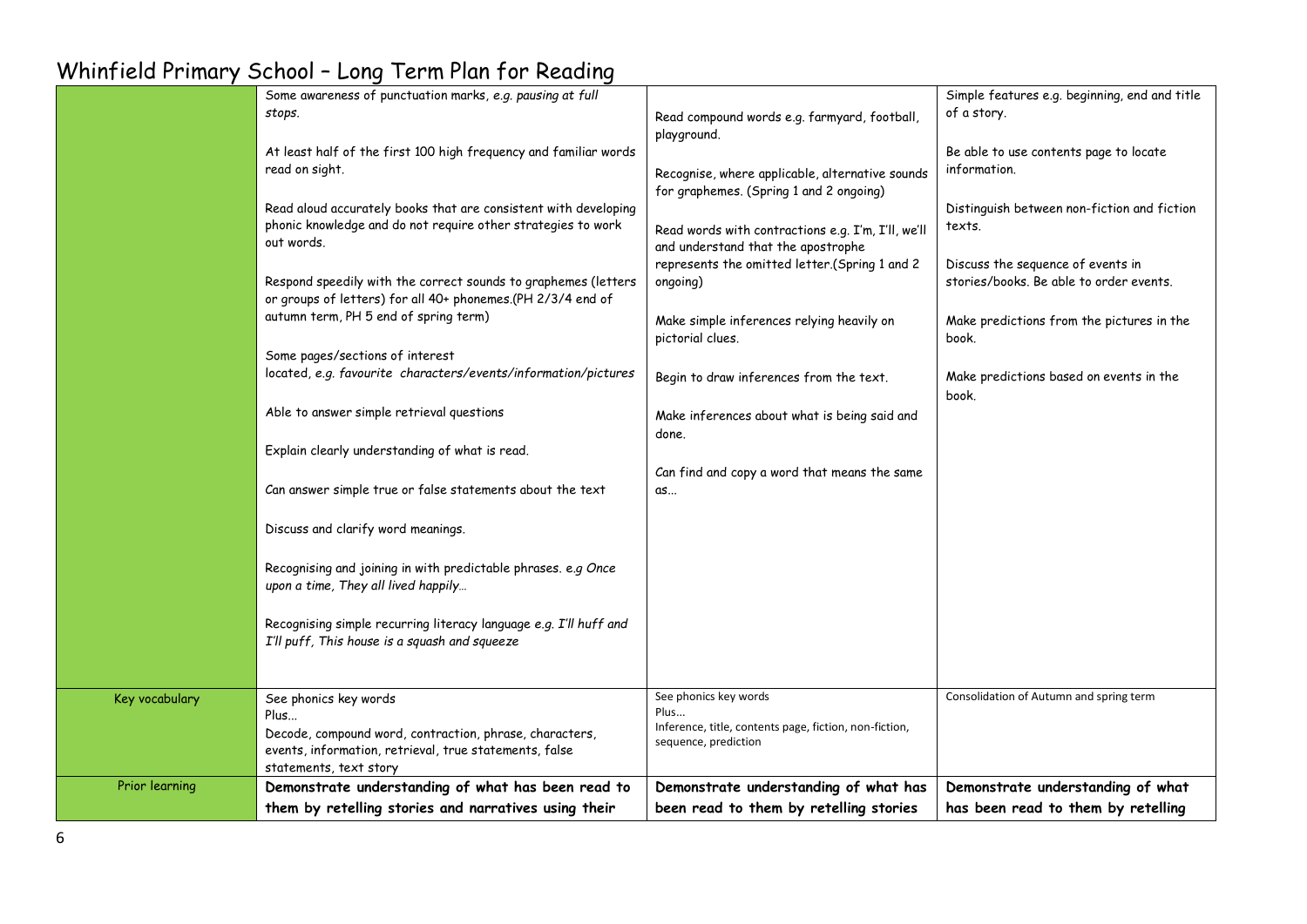|        | own words and recently introduced vocabulary.<br>Anticipate (where appropriate) key events in stories.<br>Use and understand recently introduced vocabulary<br>during discussions about stories, non-fiction, rhymes<br>and poems and during role play. Re-read books to<br>build up their confidence in word reading, their<br>fluency and their understanding and enjoyment. | and narratives using their own words<br>and recently introduced vocabulary.<br>Anticipate (where appropriate) key<br>events in stories. Use and understand<br>recently introduced vocabulary during<br>discussions about stories, non-fiction,<br>rhymes and poems and during role play.<br>Re-read books to build up their<br>confidence in word reading, their<br>fluency and their understanding and<br>enjoyment. | stories and narratives using their own<br>words and recently introduced<br>vocabulary. Anticipate (where<br>appropriate) key events in stories.<br>Use and understand recently<br>introduced vocabulary during<br>discussions about stories, non-fiction,<br>rhymes and poems and during role<br>play. Re-read books to build up their<br>confidence in word reading, their<br>fluency and their understanding and<br>enjoyment. |
|--------|--------------------------------------------------------------------------------------------------------------------------------------------------------------------------------------------------------------------------------------------------------------------------------------------------------------------------------------------------------------------------------|-----------------------------------------------------------------------------------------------------------------------------------------------------------------------------------------------------------------------------------------------------------------------------------------------------------------------------------------------------------------------------------------------------------------------|----------------------------------------------------------------------------------------------------------------------------------------------------------------------------------------------------------------------------------------------------------------------------------------------------------------------------------------------------------------------------------------------------------------------------------|
| Year 2 | Quick Reads -                                                                                                                                                                                                                                                                                                                                                                  | Quick Reads -                                                                                                                                                                                                                                                                                                                                                                                                         | Comprehension:                                                                                                                                                                                                                                                                                                                                                                                                                   |
|        | How the Kangaroos Got Their Tails                                                                                                                                                                                                                                                                                                                                              | What is Pink?                                                                                                                                                                                                                                                                                                                                                                                                         | Monster and Frog at Sea                                                                                                                                                                                                                                                                                                                                                                                                          |
|        | The Great White Shark                                                                                                                                                                                                                                                                                                                                                          | The Bear who came to Babysit                                                                                                                                                                                                                                                                                                                                                                                          | Riding on a Giant                                                                                                                                                                                                                                                                                                                                                                                                                |
|        | Nocturnal                                                                                                                                                                                                                                                                                                                                                                      | Adorable Hamster                                                                                                                                                                                                                                                                                                                                                                                                      | Gingerbread Recipe                                                                                                                                                                                                                                                                                                                                                                                                               |
|        | Trick or Treat                                                                                                                                                                                                                                                                                                                                                                 | Pirates                                                                                                                                                                                                                                                                                                                                                                                                               | Little Cousin Clare                                                                                                                                                                                                                                                                                                                                                                                                              |
|        |                                                                                                                                                                                                                                                                                                                                                                                | Enough for Two                                                                                                                                                                                                                                                                                                                                                                                                        | Magic Paintbrush                                                                                                                                                                                                                                                                                                                                                                                                                 |
|        | Non-fiction:                                                                                                                                                                                                                                                                                                                                                                   | Giant's Accidents                                                                                                                                                                                                                                                                                                                                                                                                     | Bella Goes to Sea                                                                                                                                                                                                                                                                                                                                                                                                                |
|        | Healthy Recipes                                                                                                                                                                                                                                                                                                                                                                | The Tortoise and the Hare                                                                                                                                                                                                                                                                                                                                                                                             | Octopus Under my Bed                                                                                                                                                                                                                                                                                                                                                                                                             |
|        | Snowy Day                                                                                                                                                                                                                                                                                                                                                                      |                                                                                                                                                                                                                                                                                                                                                                                                                       | The Lost Laugh                                                                                                                                                                                                                                                                                                                                                                                                                   |
|        | Reindeer                                                                                                                                                                                                                                                                                                                                                                       | Non-Fiction                                                                                                                                                                                                                                                                                                                                                                                                           | George's Marvellous Medicine                                                                                                                                                                                                                                                                                                                                                                                                     |
|        | The Tunnel                                                                                                                                                                                                                                                                                                                                                                     | Story of Milk                                                                                                                                                                                                                                                                                                                                                                                                         | Living in a Castle                                                                                                                                                                                                                                                                                                                                                                                                               |
|        |                                                                                                                                                                                                                                                                                                                                                                                | Pirates                                                                                                                                                                                                                                                                                                                                                                                                               | <b>Buried Treasure</b>                                                                                                                                                                                                                                                                                                                                                                                                           |
|        | Domain focus:                                                                                                                                                                                                                                                                                                                                                                  |                                                                                                                                                                                                                                                                                                                                                                                                                       | Liam the Park Keeper                                                                                                                                                                                                                                                                                                                                                                                                             |
|        | Discuss and clarify word meanings.                                                                                                                                                                                                                                                                                                                                             | Domain focus:                                                                                                                                                                                                                                                                                                                                                                                                         |                                                                                                                                                                                                                                                                                                                                                                                                                                  |
|        | Can find and copy a word that means the same as                                                                                                                                                                                                                                                                                                                                | Begin to draw inferences from the text more<br>independently.                                                                                                                                                                                                                                                                                                                                                         | Domain focus:                                                                                                                                                                                                                                                                                                                                                                                                                    |
|        | Can match the underlined word in a sentence to the correct                                                                                                                                                                                                                                                                                                                     | Make inferences about what is being said and                                                                                                                                                                                                                                                                                                                                                                          | Discuss the sequence of events in                                                                                                                                                                                                                                                                                                                                                                                                |
|        | definition.                                                                                                                                                                                                                                                                                                                                                                    | done.                                                                                                                                                                                                                                                                                                                                                                                                                 | stories/books. Be able to order events.                                                                                                                                                                                                                                                                                                                                                                                          |
|        | Gaining more confidence identifying literacy features e.g.<br>synonyms and adjectives.                                                                                                                                                                                                                                                                                         |                                                                                                                                                                                                                                                                                                                                                                                                                       | Be able to use a contents page and index<br>page to locate information.                                                                                                                                                                                                                                                                                                                                                          |
|        | Discuss favourite words and phrases with some explanation.<br>Able to answer simple retrieval questions                                                                                                                                                                                                                                                                        |                                                                                                                                                                                                                                                                                                                                                                                                                       | To use subheadings to locate key<br>information.                                                                                                                                                                                                                                                                                                                                                                                 |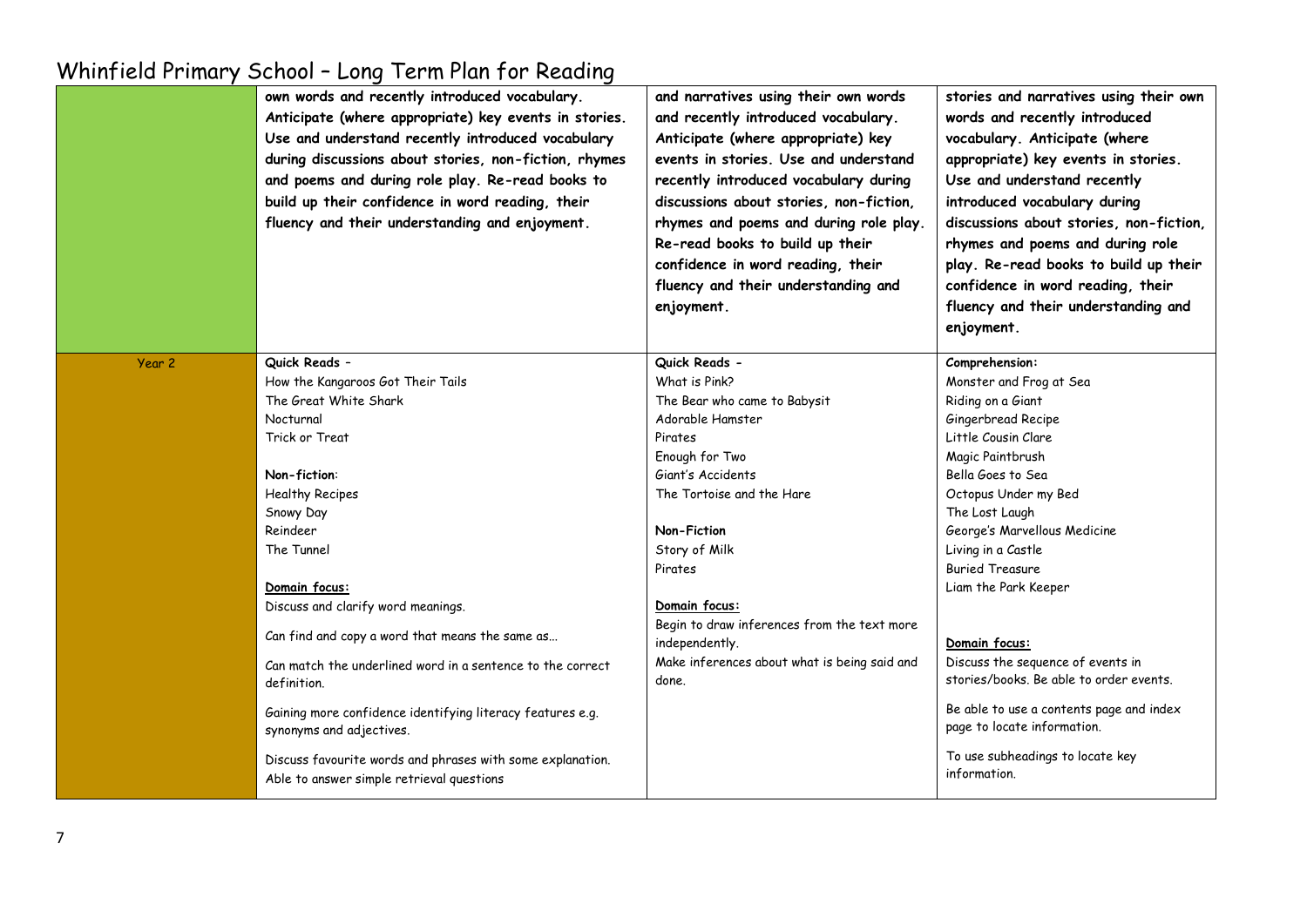|                       | Start to answer questions about what has been read.<br>Can answer simple true or false statements about the text                                                                                                                                                                                                                                                                                                                                                                                                                                                                                                                                                                                                                                                                                                                                                                                                  |                                                                                                                                                                                           | Make links between the book they are<br>reading and other books they have read.<br>Can explain what the topic of the paragraph<br>is about.<br>Explain what has happened so far in what<br>they have read,<br>Make predictions from the pictures/details<br>in the book.                                                                                                                                                                                                 |
|-----------------------|-------------------------------------------------------------------------------------------------------------------------------------------------------------------------------------------------------------------------------------------------------------------------------------------------------------------------------------------------------------------------------------------------------------------------------------------------------------------------------------------------------------------------------------------------------------------------------------------------------------------------------------------------------------------------------------------------------------------------------------------------------------------------------------------------------------------------------------------------------------------------------------------------------------------|-------------------------------------------------------------------------------------------------------------------------------------------------------------------------------------------|--------------------------------------------------------------------------------------------------------------------------------------------------------------------------------------------------------------------------------------------------------------------------------------------------------------------------------------------------------------------------------------------------------------------------------------------------------------------------|
| Key vocabulary        | See phonics key words<br>Plus<br>Decode, common exception words, suffix, definition, synonyms,<br>adjectives, retrieval, true statement, false statement,<br>inference                                                                                                                                                                                                                                                                                                                                                                                                                                                                                                                                                                                                                                                                                                                                            | See phonics key words<br>Plus<br>Inference, sequence, contents, index,<br>subheadings, Paragraphs, predictions                                                                            | Consolidation of autumn and spring term                                                                                                                                                                                                                                                                                                                                                                                                                                  |
| <b>Prior learning</b> | Autumn term<br>Phonic strategies used to decode unfamiliar<br>٠<br>words.<br>Some awareness of punctuation marks, e.g.<br>pausing at full stops.<br>At least half of the first 100 high frequency<br>and familiar words read on sight.<br>Read aloud accurately books that are consistent<br>with developing phonic knowledge and do not<br>require other strategies to work out words.<br>Respond speedily with the correct sounds to<br>graphemes (letters or groups of letters) for all<br>40+ phonemes.(PH 2/3/4 end of autumn term,<br>PH 5 end of spring term)<br>Read compound words e.g. farmyard, football,<br>$\bullet$<br>playground.<br>Recognise, where applicable, alternative sounds<br>$\bullet$<br>for graphemes. (Spring 1 and 2 ongoing)<br>Read words with contractions e.g. I'm, I'll, we'll<br>and understand that the apostrophe represents<br>the omitted letter.(Spring 1 and 2 ongoing) | Autumn plus<br>Make simple inferences<br>relying heavily on pictorial<br>clues.<br>Begin to draw inferences<br>from the text.<br>Make inferences about<br>what is being said and<br>done. | Autumn and Spring plus<br>To know where to find the<br>title of a book.<br>Simple features e.g.<br>beginning, end and title of a<br>story.<br>Be able to use contents page<br>to locate information.<br>Distinguish between non-<br>fiction and fiction texts.<br>Discuss the sequence of<br>events in stories/books. Be<br>able to order events.<br>Make predictions from<br>$\bullet$<br>the pictures in the book.<br>Make predictions based<br>on events in the book. |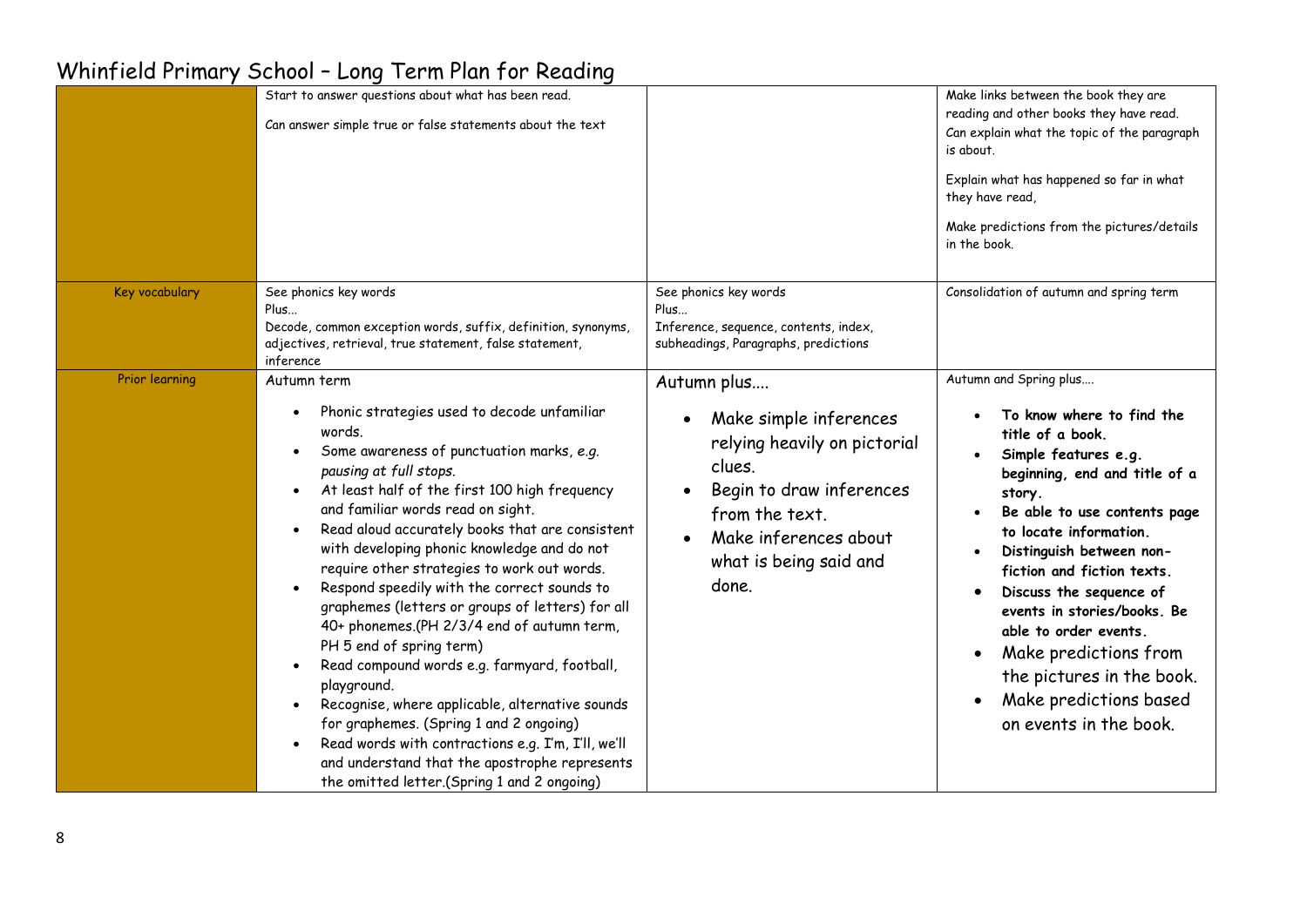|        | Can find and copy a word that means the same<br>$\bullet$<br>αs<br>Discuss and clarify word meanings.<br>Recognising and joining in with predictable<br>phrases. e.g Once upon a time, They all lived<br>happily<br>Recognising simple recurring literacy language<br>e.g. I'll huff and I'll puff, This house is a squash<br>and squeeze<br>Some pages/sections of interest located, e.g.<br>favourite<br>characters/events/information/pictures<br>Able to answer simple retrieval questions<br>Explain clearly understanding of what is read.<br>Can answer simple true or false statements<br>about the text                                                                                                                                                              |                                                                                                                                                                                                                                                                                                                                                                                                                                                                                                           |                                                                                                                                                                                                                                                                                                                                                                                                                                                                                                                                                                                                                                                                                                                                                                          |
|--------|-------------------------------------------------------------------------------------------------------------------------------------------------------------------------------------------------------------------------------------------------------------------------------------------------------------------------------------------------------------------------------------------------------------------------------------------------------------------------------------------------------------------------------------------------------------------------------------------------------------------------------------------------------------------------------------------------------------------------------------------------------------------------------|-----------------------------------------------------------------------------------------------------------------------------------------------------------------------------------------------------------------------------------------------------------------------------------------------------------------------------------------------------------------------------------------------------------------------------------------------------------------------------------------------------------|--------------------------------------------------------------------------------------------------------------------------------------------------------------------------------------------------------------------------------------------------------------------------------------------------------------------------------------------------------------------------------------------------------------------------------------------------------------------------------------------------------------------------------------------------------------------------------------------------------------------------------------------------------------------------------------------------------------------------------------------------------------------------|
| Year 3 | Reading domains<br>Can find and copy a word that means the same as<br>Can match the underlined word in a sentence to the correct<br>definition<br>Can use a dictionary to look up the meaning of a word<br>Can answer true or false statements about the text<br>Can locate information by skimming (for a general impression)<br>and scanning (to locate specific information)<br>Can use text marking to retrieve information or ideas from<br>texts (e.g. highlighting, notes in the margin).<br>Can quote from the text to answer a retrieval question<br>Can explain how and why main characters act in certain ways in a<br>story or why events happen (How do you know, what evidence is<br>there to suggest)<br>Uses quotes from the text to explain their inferences | Reading domains<br>Can explain how and why main characters act in<br>certain ways in a story or why events happen<br>(How do you know, what evidence is there to<br>suggest)<br>Uses quotes from the text to explain their<br>inferences<br>Can explore potential meanings of ambitious<br>vocabulary, read in context (using knowledge<br>of etymology (the word origin), morphology<br>(structure- the 'root' word plus prefix<br>/suffix), or the context.<br>Identifies how an author builds suspense | Reading domains<br>Can comment on why a title is large- to grab<br>your attention, why something may be in bold<br>(glossary, draw reader's attention to it), in<br>fiction can say how the beginning and ending<br>of the story are similar or linked and why<br>paragraphs are used.<br>Can label different parts of texts studied-<br>sub headings, title, headline, diagram etc.<br>Matches quotes to correct part of story<br>(setting, action etc.)<br>Identifies themes and conventions in texts<br>and makes comparisons between texts<br>(difference between fiction text types. How<br>are non-fiction texts presented)<br>Can explain what the topic of the paragraph<br>is about<br>Can order events in a text referring back to<br>the text to support this |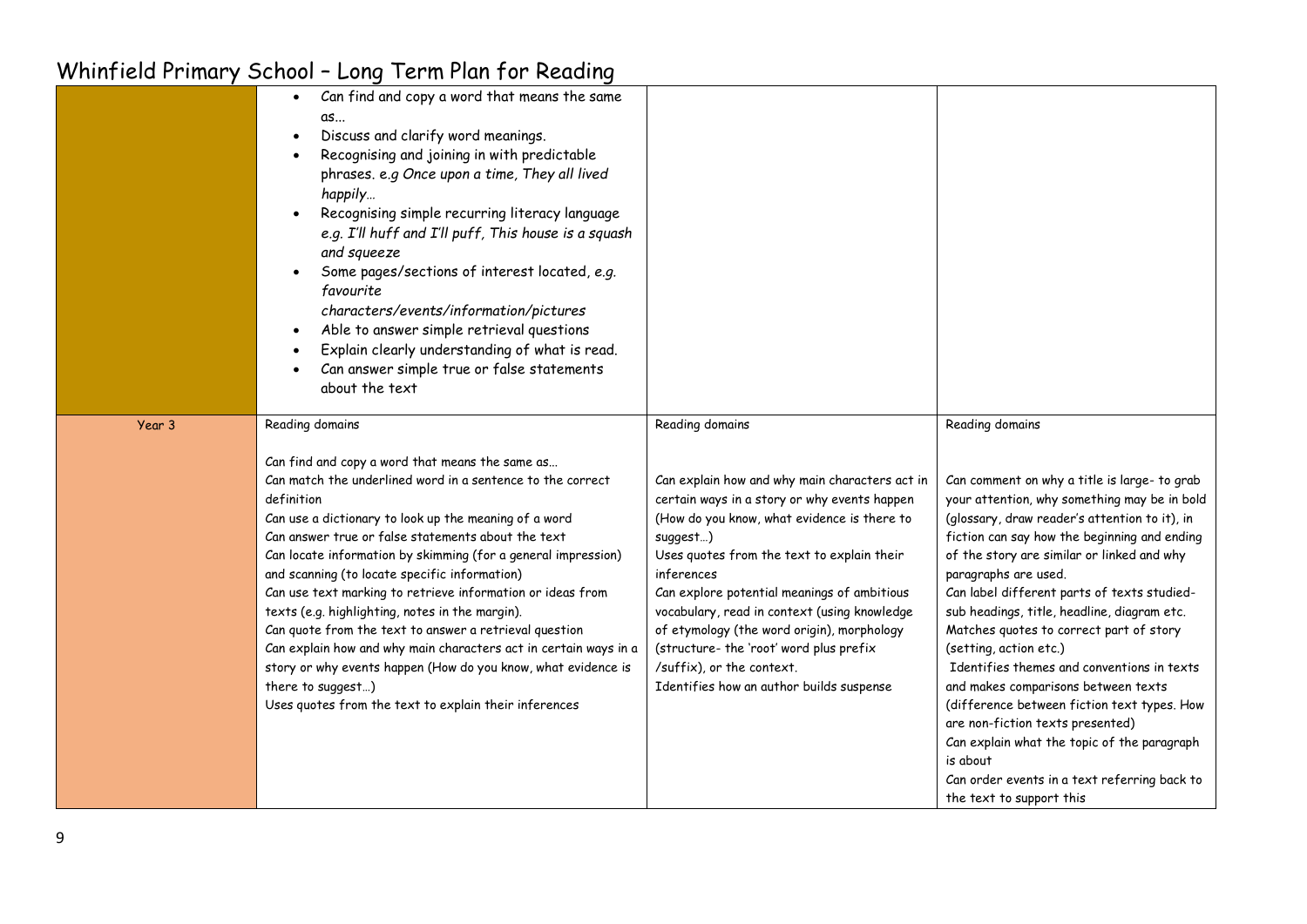|                |                                                                                                                                                                                                                                                                                                                                                                                                                                                                                                                                                                                                                                                                                                                                                                                                                                                                                                                            |                                                                                                                                                                                                        | Can make plausible predictions based on<br>knowledge from text                                                                                                                                                                                                                                                                                                                                                                                                                                                             |
|----------------|----------------------------------------------------------------------------------------------------------------------------------------------------------------------------------------------------------------------------------------------------------------------------------------------------------------------------------------------------------------------------------------------------------------------------------------------------------------------------------------------------------------------------------------------------------------------------------------------------------------------------------------------------------------------------------------------------------------------------------------------------------------------------------------------------------------------------------------------------------------------------------------------------------------------------|--------------------------------------------------------------------------------------------------------------------------------------------------------------------------------------------------------|----------------------------------------------------------------------------------------------------------------------------------------------------------------------------------------------------------------------------------------------------------------------------------------------------------------------------------------------------------------------------------------------------------------------------------------------------------------------------------------------------------------------------|
| Key vocabulary | Decode, find and copy, definition, dictionary, true and false<br>statements, information, scanning, retrieval, highlighting,<br>characters, story, event inference                                                                                                                                                                                                                                                                                                                                                                                                                                                                                                                                                                                                                                                                                                                                                         | Inference, ambitious vocab, etymology,<br>morphology, prefix, suffix, suspense, title,<br>glossary, paragraphs, subheading, title,<br>headline, diagram, setting, fiction, Non-fiction,<br>predictions | Consolidation of autumn and spring term                                                                                                                                                                                                                                                                                                                                                                                                                                                                                    |
| Prior learning | Autumn term<br>First 100 key words read on sight plus at least<br>half of next 200 key words read on sight.<br>Respond speedily with the correct sounds to<br>graphemes (letters or groups of letters) for all<br>40+ phonemes.<br>Unfamiliar words decoded using appropriate<br>strategies, e.g. blending sounds.<br>Read aloud books closely matched to phonic<br>knowledge, sounding out unfamiliar words<br>accurately, automatically and without undue<br>hesitation.<br>Recognise alternative sounds for graphemes.<br>Able to read all common exception words.<br>Read accurately most words of 2 or more<br>syllables.<br>Read most words containing common suffixes.<br>Check it makes sense to them checking any<br>inaccurate reading.<br>Discuss and clarify word meanings.<br>Can find and copy a word that means<br>the same as<br>Can match the underlined word in a<br>sentence to the correct definition. | Autumn plus<br>Begin to draw inferences<br>from the text more<br>independently.<br>Make inferences about<br>what is being said and<br>done.                                                            | Autumn and Spring plus<br>Discuss the sequence of events<br>in stories/books. Be able to<br>order events.<br>Be able to use a contents page<br>and index page to locate<br>information.<br>To use subheadings to locate<br>key information.<br>Make links between the book<br>they are reading and other<br>books they have read.<br>Can explain what the topic of<br>the paragraph is about.<br>Explain what has happened so<br>far in what they have read,<br>Make predictions from the<br>pictures/details in the book. |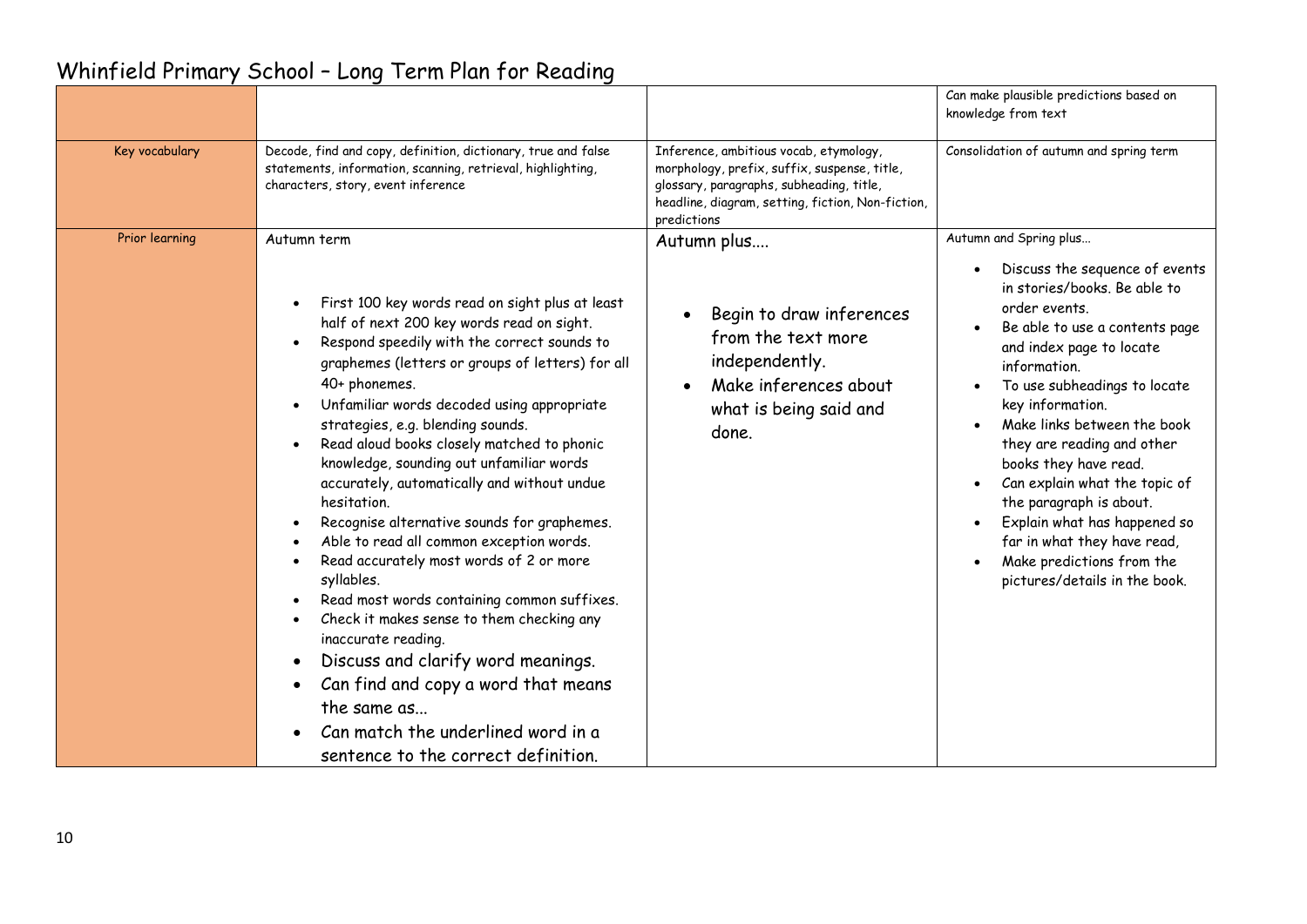|        | WITHIT ICIU FITHIUI Y OCHOOL - LONG TEITH FIUIT TOI REUUING                                                                                                                                                                                                                                                                                                                                                                                                                                                                                                                                                                                                                                                                            |                                                                                                                                                                                                                                                                                                                                                                                                                                                                                                                                                                                                                                                                                                                                                                                                                                                                                                                                                                   |                                                                                                                                                                                                                                                                                                                                                                                                                                                                                                                                                                                                                                                                                                                                                                                                                                               |
|--------|----------------------------------------------------------------------------------------------------------------------------------------------------------------------------------------------------------------------------------------------------------------------------------------------------------------------------------------------------------------------------------------------------------------------------------------------------------------------------------------------------------------------------------------------------------------------------------------------------------------------------------------------------------------------------------------------------------------------------------------|-------------------------------------------------------------------------------------------------------------------------------------------------------------------------------------------------------------------------------------------------------------------------------------------------------------------------------------------------------------------------------------------------------------------------------------------------------------------------------------------------------------------------------------------------------------------------------------------------------------------------------------------------------------------------------------------------------------------------------------------------------------------------------------------------------------------------------------------------------------------------------------------------------------------------------------------------------------------|-----------------------------------------------------------------------------------------------------------------------------------------------------------------------------------------------------------------------------------------------------------------------------------------------------------------------------------------------------------------------------------------------------------------------------------------------------------------------------------------------------------------------------------------------------------------------------------------------------------------------------------------------------------------------------------------------------------------------------------------------------------------------------------------------------------------------------------------------|
|        | Gaining more confidence identifying<br>$\bullet$<br>literacy features e.g. synonyms and<br>adjectives.<br>Discuss favourite words and phrases<br>$\bullet$<br>with some explanation.<br>Able to answer simple retrieval<br>$\bullet$<br>questions<br>Start to answer questions about what<br>$\bullet$<br>has been read.<br>Can answer simple true or false<br>statements about the text                                                                                                                                                                                                                                                                                                                                               |                                                                                                                                                                                                                                                                                                                                                                                                                                                                                                                                                                                                                                                                                                                                                                                                                                                                                                                                                                   |                                                                                                                                                                                                                                                                                                                                                                                                                                                                                                                                                                                                                                                                                                                                                                                                                                               |
| Year 4 | Friend or Foe by Michael Morpurgo, Free choice of non<br>fiction and fiction texts, Extracts to improve retrieval<br>from texts like Roman Invasion by Jim Eldridge, The<br>Hodgeheg, Danny's Secret Fox, The Diary of a Killer Cat<br><b>Domain Focus</b><br>Can find and copy a word that means the same as<br>Can match the underlined word in a sentence to the<br>correct definition<br>Can use a dictionary to look up the meaning of a word and<br>a thesaurus if they are stuck<br>Can quote from the text to answer a retrieval question<br>Can identify and explain the difference between fact<br>and opinion.<br>Can answer true or false statements about the text<br>Ask questions to improve understanding of the text. | Roman Rescue, Escape from Pompeii<br>Extracts to improve inference from texts<br>like: Ivan the Terrible, One Dog and his boy,<br>The Fox and The Ghost king<br><b>Domain Focus</b><br>Can read between the lines, using clues from<br>action, dialogue and description to interpret<br>meaning and / or explain what characters are<br>thinking / feeling and the way they act<br>Can understand and explain different<br>characters' points of view. (What evidence is<br>there to suggest)<br>Can explore potential meanings of ambitious<br>vocabulary, read in context (using knowledge<br>of etymology (the word origin), morphology<br>(structure- the 'root' word plus prefix<br>/suffix), or the context.<br>Can talk about the effects of different words<br>and phrases to create different images and<br>atmosphere (e.g. powerful verbs, descriptive<br>adjectives and adverbs) and in non-fiction<br>textsCan identify the point of view from which | Roman Rescue<br>Extracts to improve inference from texts<br>like: Cool, Ten in a Bed, The Anglo-Saxons,<br>Alfred The Great<br><b>Domain Focus</b><br>Can use knowledge of text structure to<br>locate information (e.g. use appropriate<br>heading and sub-heading in non-fiction, find<br>relevant paragraph / chapter in fiction).<br>Can compare the structure of different<br>stories to discover how they differ in pace,<br>build up, sequence, complication and<br>resolution.Identifies themes and conventions<br>in texts and makes comparisons between<br>texts<br>Can explain what the topic of the paragraph<br>is about Can order events in a text referring<br>back to the text to support this<br>Can make plausible predictions based on<br>knowledge from text can back up their<br>predictions with a quote from the text. |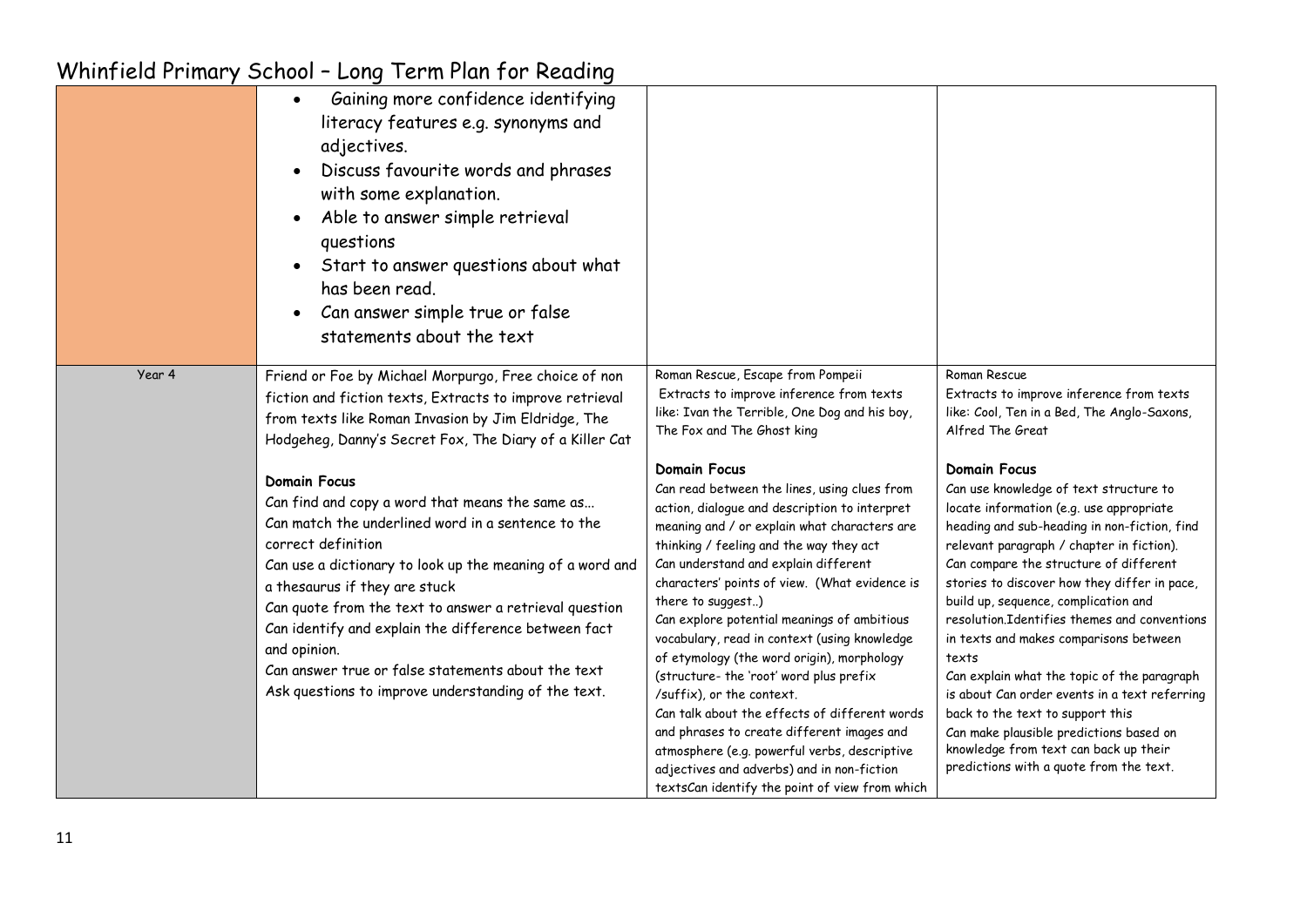| Whinfield Primary School - Long Term Plan for Reading |  |  |  |  |  |
|-------------------------------------------------------|--|--|--|--|--|
|-------------------------------------------------------|--|--|--|--|--|

| Key vocabulary | Decode, word class, fluency, expression, punctuation, find and<br>copy, definition, dictionary, thesaurus, retrieval, fact, opinion,<br>true and false statements, text, dialogue, description,                                                                                                                                                                                                                                                                                                                                                                                                                                                                                                                                                                                                                                                                                                                                                                                                            | a story is told and how this affects the<br>reader's response<br>Can discuss how an author builds a character<br>through dialogue, action and description.<br>Inference, ambitious vocabulary, etymology,<br>morphology, prefix, suffix, atmosphere,<br>adjectives, adverbs, headings, subheading,                                                                                                                                                                                                                                                                  | Consolidation of autumn and spring term.                                                                                                                                                                                                                                                                                                                                                                                                                                                                                                                                                                                                                                                                                                                                                                             |
|----------------|------------------------------------------------------------------------------------------------------------------------------------------------------------------------------------------------------------------------------------------------------------------------------------------------------------------------------------------------------------------------------------------------------------------------------------------------------------------------------------------------------------------------------------------------------------------------------------------------------------------------------------------------------------------------------------------------------------------------------------------------------------------------------------------------------------------------------------------------------------------------------------------------------------------------------------------------------------------------------------------------------------|---------------------------------------------------------------------------------------------------------------------------------------------------------------------------------------------------------------------------------------------------------------------------------------------------------------------------------------------------------------------------------------------------------------------------------------------------------------------------------------------------------------------------------------------------------------------|----------------------------------------------------------------------------------------------------------------------------------------------------------------------------------------------------------------------------------------------------------------------------------------------------------------------------------------------------------------------------------------------------------------------------------------------------------------------------------------------------------------------------------------------------------------------------------------------------------------------------------------------------------------------------------------------------------------------------------------------------------------------------------------------------------------------|
| Prior learning | character<br>Autumn tern<br>All KS1 high frequency words read on sight<br>Uses a range of strategies to decode<br>words- visual, structural and meaning<br>prompts to cross check whilst reading<br>independently<br>Takes note of punctuation in longer<br>$\bullet$<br>sentences to help keep track. Uses<br>expression and intonation when reading.<br>Recognises the need to change tone for<br>inverted commas ("") in dialogue<br>Self-checks- repeats phrases for clarity,<br>$\bullet$<br>tries different sounds, listens to<br>themselves when reading and realises when<br>something doesn't make sense<br>Can find and copy a word that means the same<br>as<br>Can match the underlined word in a sentence to<br>the correct definition<br>Can use a dictionary to look up the meaning of a<br>$\bullet$<br>word<br>Can answer true or false statements about the<br>text<br>Can locate information by skimming (for a<br>general impression) and scanning (to locate<br>specific information) | sequence, resolution, paragraphs, predictions.<br>Autumn plus<br>Can explain how and why main<br>characters act in certain ways in<br>a story or why events happen<br>(How do you know, what evidence<br>is there to suggest)<br>Uses quotes from the text to<br>explain their inferences<br>Can explore potential meanings<br>of ambitious vocabulary, read in<br>context (using knowledge of<br>etymology (the word origin),<br>morphology (structure- the 'root'<br>word plus prefix /suffix), or the<br>context.<br>Identifies how an author builds<br>suspense | Autumn/Spring plus<br>Can comment on why a title is<br>large- to grab your attention,<br>why something may be in bold<br>(glossary, draw reader's<br>attention to it), in fiction can<br>say how the beginning and<br>ending of the story are similar<br>or linked and why paragraphs<br>are used.<br>Can label different parts of<br>texts studied- sub headings,<br>title, headline, diagram etc.<br>Matches quotes to correct<br>part of story (setting, action<br>$etc.$ )<br>Identifies themes and<br>conventions in texts and makes<br>comparisons between texts<br>(difference between fiction<br>text types. How are none<br>fiction texts presented)<br>Can explain what the topic of<br>$\bullet$<br>the paragraph is about<br>Can order events in a text<br>referring back to the text to<br>support this |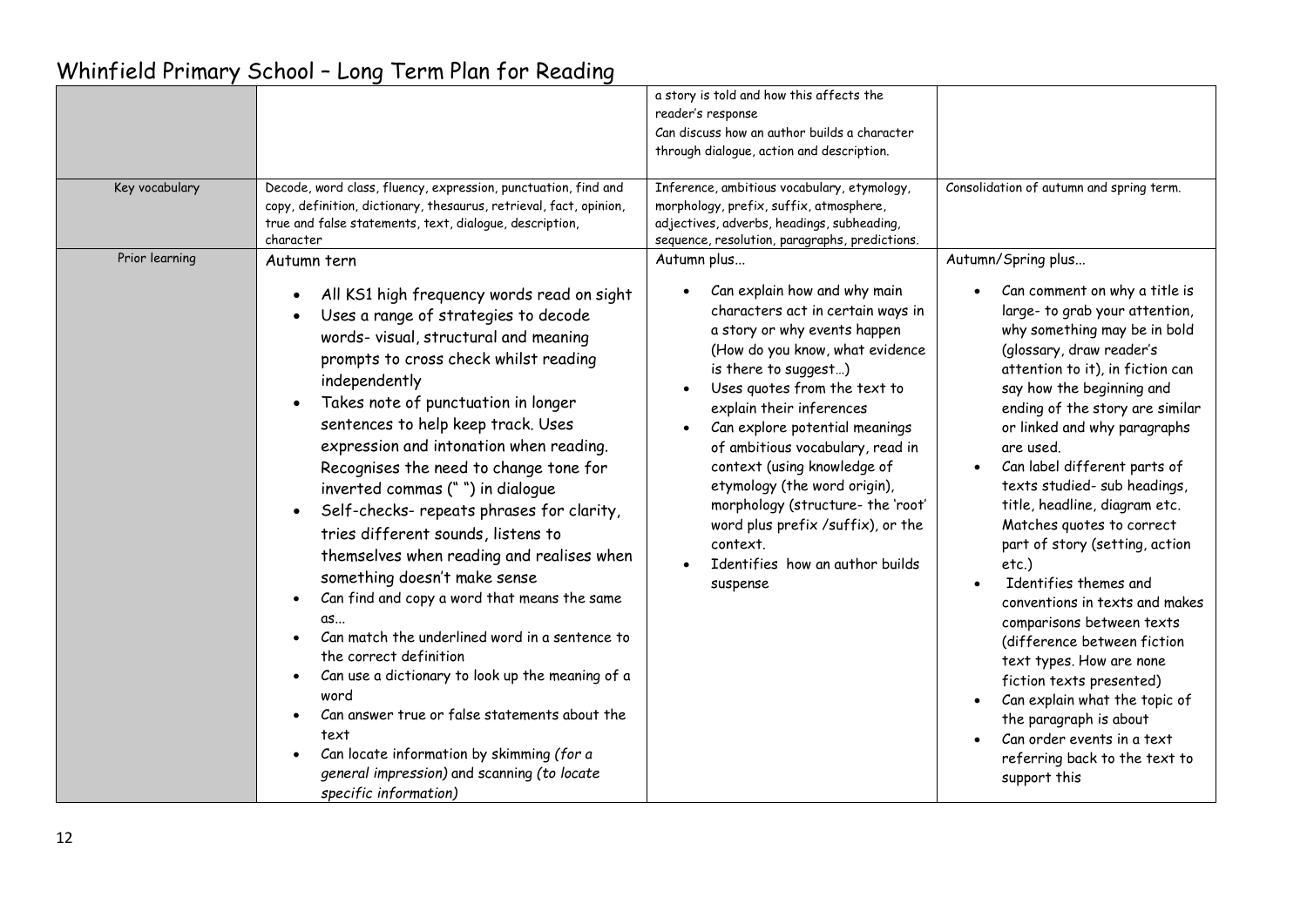|        | Can use text marking to retrieve information or<br>ideas from texts (e.g. highlighting, notes in the<br>margin).<br>Can quote from the text to answer a retrieval<br>question                                                                                                                                                                                                                                                                                                                                                                                                          |                                                                                                                                                                                                                                                                                                                                                                                                                                                                                                                                                                                                                                                                                                                                                                                                                                                                                                                                                                                 | Can make plausible predictions<br>based on knowledge from text                                                                                                                                                                                                                                                                                                                                                                                                                                                                                                                                                                                 |
|--------|----------------------------------------------------------------------------------------------------------------------------------------------------------------------------------------------------------------------------------------------------------------------------------------------------------------------------------------------------------------------------------------------------------------------------------------------------------------------------------------------------------------------------------------------------------------------------------------|---------------------------------------------------------------------------------------------------------------------------------------------------------------------------------------------------------------------------------------------------------------------------------------------------------------------------------------------------------------------------------------------------------------------------------------------------------------------------------------------------------------------------------------------------------------------------------------------------------------------------------------------------------------------------------------------------------------------------------------------------------------------------------------------------------------------------------------------------------------------------------------------------------------------------------------------------------------------------------|------------------------------------------------------------------------------------------------------------------------------------------------------------------------------------------------------------------------------------------------------------------------------------------------------------------------------------------------------------------------------------------------------------------------------------------------------------------------------------------------------------------------------------------------------------------------------------------------------------------------------------------------|
| Year 5 | Focus on the following strands:<br>Can find and copy a word or a group of words<br>that means the same asCan match the<br>underlined word in a sentence to the correct<br>definition<br>Using strategies to find the meaning of words in<br>certain sentences (words with more than one<br>meaning)<br>Can quote from the text to answer a retrieval<br>question with more than one answer.<br>Can identify and explain the difference between<br>fact and opinion.<br>Can answer true or false statements about the<br>text<br>Ask questions to improve understanding of the<br>text. | Focus on the following strands:<br>Infers straight forward answers<br>$\bullet$<br>by ticking correct meaning (As<br>the sun rose-ticks morning)<br>Can refer to the text to support<br>inferences about<br>characters/setting/action (how<br>can you tell that). Can refer to<br>the text to support predictions<br>and opinions (What evidence is<br>there to suggest?)<br>Can answer 'according to the<br>text questions' using (PE model)<br>Can discuss the difference<br>between literal and figurative<br>language and the effects of<br>imagery- what impressions do you<br>get of<br>Can evaluate how messages,<br>moods, feelings and attitudes are<br>conveyed in poetry, prose and<br>non-fiction, making reference to<br>the text.<br>Can sometimes recognise the use<br>of irony and comment on the<br>writer's intention (e.g. sarcasm,<br>insincerity, mockery).<br>Can say what impressions they<br>get from the words used to<br>describe settings/characters | Focus on the following strands:<br>Can identify the ways in which<br>paragraphs are linked (e.g. use<br>of connecting adverbs,<br>pronouns for character<br>continuity).<br>Can confidently identify the<br>point of view of some texts and<br>how this impacts on the reader.<br>Can comment on the success of<br>texts in provoking particular<br>responses (e.g. anger, sadness).<br>Can summarise what<br>paragraphs are about and how<br>they are linked<br>Can order events in a text<br>referring back to the text to<br>support this<br>Can back up their predictions<br>with a quote from the text<br>using (PE model point-evidence) |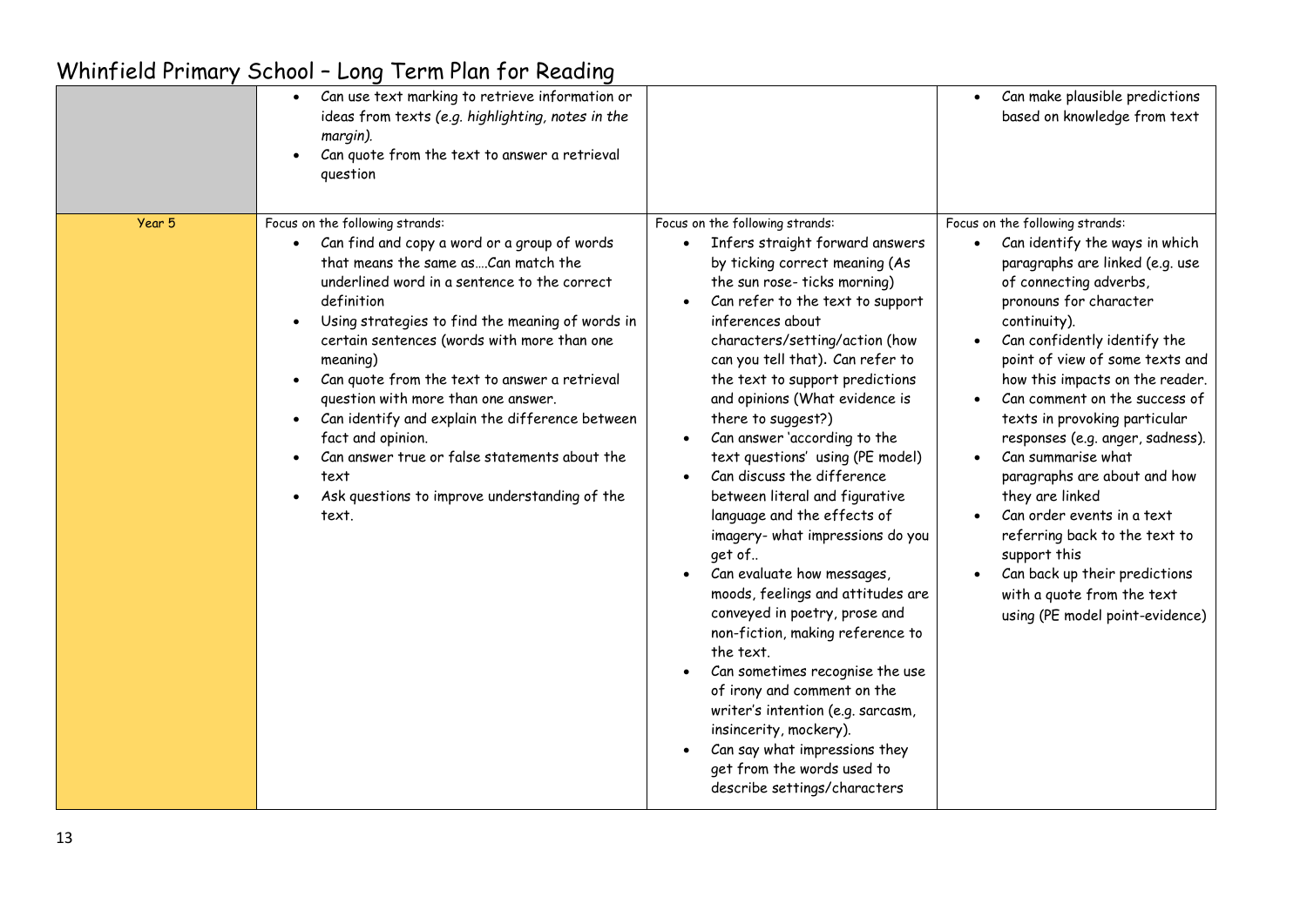| Key vocabulary | Punctuation, skim, scan, fiction, text, find and copy, definition,                                                                                                                                                                                                                                                                                                                                                                                                                                                                                                                                                                                                                                                                                                                                                                                                                                                                                                   | Inference, literal, figurative language,                                                                                                                                                                                                                                                                                                                                                                                                                                                                                                                                                                                                                                                                                                                                                                                                                                                                                                                                                                                                             | Consolidation of autumn and spring term                                                                                                                                                                                                                                                                                                                                                                                                                                                                                                                                                                                                                                                                                                 |
|----------------|----------------------------------------------------------------------------------------------------------------------------------------------------------------------------------------------------------------------------------------------------------------------------------------------------------------------------------------------------------------------------------------------------------------------------------------------------------------------------------------------------------------------------------------------------------------------------------------------------------------------------------------------------------------------------------------------------------------------------------------------------------------------------------------------------------------------------------------------------------------------------------------------------------------------------------------------------------------------|------------------------------------------------------------------------------------------------------------------------------------------------------------------------------------------------------------------------------------------------------------------------------------------------------------------------------------------------------------------------------------------------------------------------------------------------------------------------------------------------------------------------------------------------------------------------------------------------------------------------------------------------------------------------------------------------------------------------------------------------------------------------------------------------------------------------------------------------------------------------------------------------------------------------------------------------------------------------------------------------------------------------------------------------------|-----------------------------------------------------------------------------------------------------------------------------------------------------------------------------------------------------------------------------------------------------------------------------------------------------------------------------------------------------------------------------------------------------------------------------------------------------------------------------------------------------------------------------------------------------------------------------------------------------------------------------------------------------------------------------------------------------------------------------------------|
|                | retrieval, fact, opinion, true statement, false statement,<br>inference, characters, setting, action, predictions                                                                                                                                                                                                                                                                                                                                                                                                                                                                                                                                                                                                                                                                                                                                                                                                                                                    | imagery, impressions, evaluation, irony,<br>sarcasm, mockery, paragraphs, summarise                                                                                                                                                                                                                                                                                                                                                                                                                                                                                                                                                                                                                                                                                                                                                                                                                                                                                                                                                                  |                                                                                                                                                                                                                                                                                                                                                                                                                                                                                                                                                                                                                                                                                                                                         |
| Prior learning | Autumn term<br>Decodes using all strategies, relates to<br>$\bullet$<br>prior knowledge of word classes or<br>structure, breaks longer words down into<br>smaller chunks and uses has an attempt at<br>unfamiliar words<br>Can read a range of standard appropriate<br>texts fluently and accurately.<br>Can read aloud with pace, fluency and<br>$\bullet$<br>expression, taking punctuation and author's<br>intent into account.<br>Can find and copy a word that means<br>the same as<br>Can match the underlined word in a<br>sentence to the correct definition<br>Can use a dictionary to look up the<br>$\bullet$<br>meaning of a word and a thesaurus if<br>they are stuck<br>Can quote from the text to answer a<br>$\bullet$<br>retrieval question<br>Can identify and explain the difference<br>$\bullet$<br>between fact and opinion.<br>Can answer true or false statements<br>about the text<br>Ask questions to improve understanding<br>of the text. | Autumn plus<br>Can read between the lines, using<br>$\bullet$<br>clues from action, dialogue and<br>description to interpret meaning<br>and / or explain what characters<br>are thinking / feeling and the<br>way they act<br>Can understand and explain<br>different characters' points of<br>view. (What evidence is there to<br>suggest)<br>Can explore potential meanings<br>$\bullet$<br>of ambitious vocabulary, read in<br>context (using knowledge of<br>etymology (the word origin),<br>morphology (structure- the 'root'<br>word plus prefix /suffix), or the<br>context.<br>Can talk about the effects of<br>$\bullet$<br>different words and phrases to<br>create different images and<br>atmosphere (e.g. powerful verbs,<br>descriptive adjectives and<br>adverbs) and in non-fiction texts<br>Can identify the point of view<br>$\bullet$<br>from which a story is told and<br>how this affects the reader's<br>response<br>Can discuss how an author builds<br>$\bullet$<br>a character through dialogue,<br>action and description. | Autumn and Spring plus<br>Can use knowledge of text<br>structure to locate information<br>(e.g. use appropriate heading<br>and sub-heading in non-fiction,<br>find relevant paragraph /<br>chapter in fiction).<br>Can compare the structure of<br>different stories to discover<br>how they differ in pace, build<br>up, sequence, complication and<br>resolution.<br>Identifies themes and<br>conventions in texts and makes<br>comparisons between texts<br>Can explain what the topic of<br>the paragraph is about<br>Can order events in a text<br>referring back to the text to<br>support this<br>Can make plausible predictions<br>based on knowledge from text<br>can back up their predictions<br>with a quote from the text. |
| Year 6         | WCR: Why the Whales Came                                                                                                                                                                                                                                                                                                                                                                                                                                                                                                                                                                                                                                                                                                                                                                                                                                                                                                                                             | WCR: Why the Whales Came/Tom's Midnight<br>Garden                                                                                                                                                                                                                                                                                                                                                                                                                                                                                                                                                                                                                                                                                                                                                                                                                                                                                                                                                                                                    | WCR: Tom's Midnight Garden<br>Reading lessons:                                                                                                                                                                                                                                                                                                                                                                                                                                                                                                                                                                                                                                                                                          |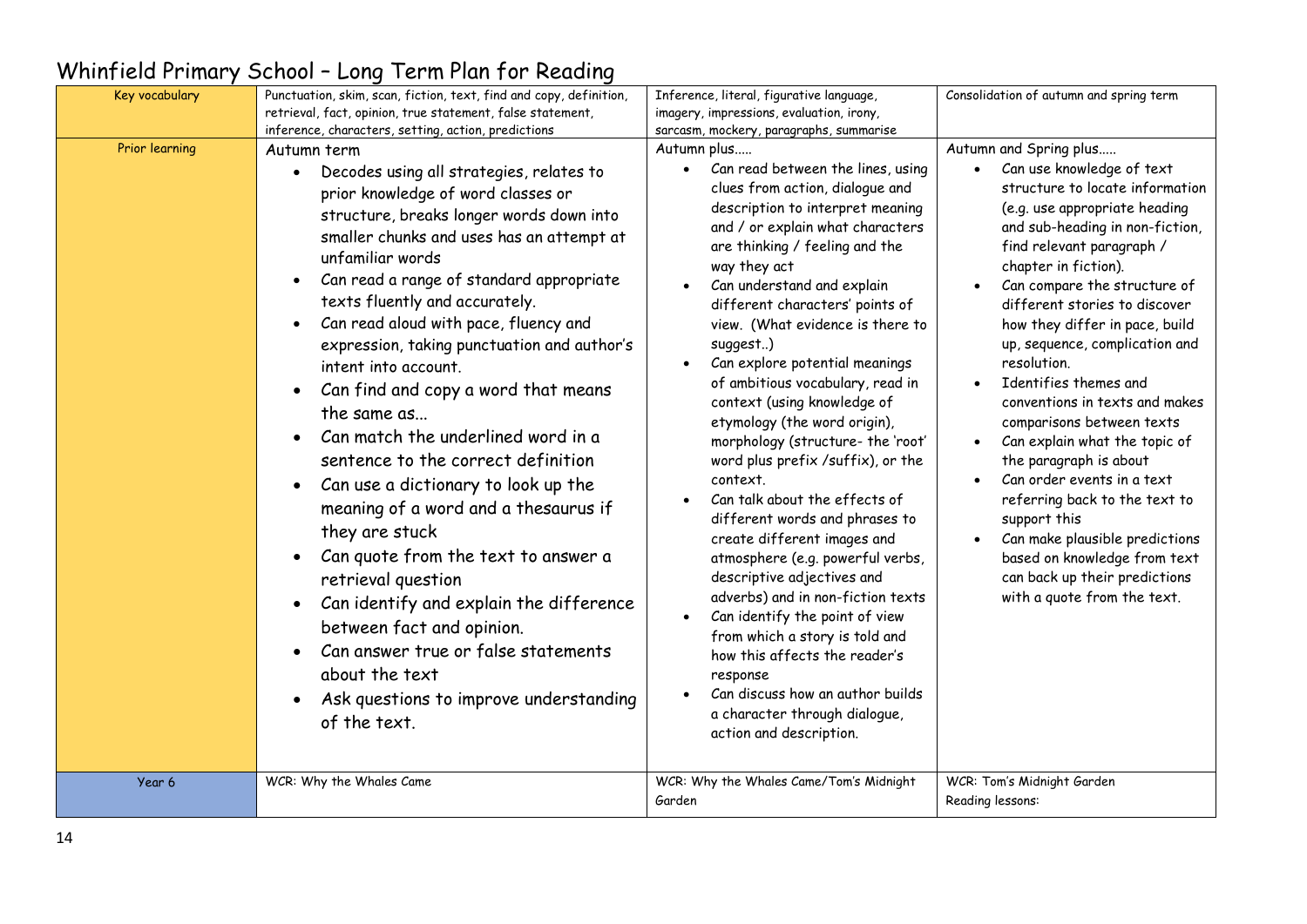|                | Reading lessons: Skimming and scanning, find and copy, order<br>events, true or false, fact or opinion, impressions and word<br>meaning (2/3 mark questions). Give 2 examples, multiple choice<br>questions<br>In addition, reading lessons associated with Roald Dahl and<br>National Poetry Day.<br>READING DOMAINS<br>Give and explain meanings of words<br>Retrieve and record information<br>Use of writer's language                                                                                                                                                                                                                                                                                                                                                                                                                                                    | Reading lessons: Evolution, Origins of Football,<br>Sleeping Cutie, Joe White, All Change, Sauces,<br>Skellig, Birdboy, Life Saving Elephants,<br>Drive in, Baking Battle, Wizard of Menlo Park,<br>An Underground City, Dare to Dance,<br>READING DOMAINS<br>Inference and deduction<br>Text structure and organisation/ Meaning<br>as a whole/comparisons<br>Predictions/summarise of text                                                                                                                                                                                                                                                                                                                                     | Kensuke's Kingdom extract, the Trial, the<br>Plague, the Graveyard Book, You gotta earn a<br>crust, We are Rich, to diaries<br>Poetry focus - Lost dog, Kite Fight, A Night<br>With a Wolf, Out in the Snow<br>READING DOMAINS<br>All the domains                                                                                                                                                                                                                                                                                                                                                                                          |
|----------------|-------------------------------------------------------------------------------------------------------------------------------------------------------------------------------------------------------------------------------------------------------------------------------------------------------------------------------------------------------------------------------------------------------------------------------------------------------------------------------------------------------------------------------------------------------------------------------------------------------------------------------------------------------------------------------------------------------------------------------------------------------------------------------------------------------------------------------------------------------------------------------|----------------------------------------------------------------------------------------------------------------------------------------------------------------------------------------------------------------------------------------------------------------------------------------------------------------------------------------------------------------------------------------------------------------------------------------------------------------------------------------------------------------------------------------------------------------------------------------------------------------------------------------------------------------------------------------------------------------------------------|--------------------------------------------------------------------------------------------------------------------------------------------------------------------------------------------------------------------------------------------------------------------------------------------------------------------------------------------------------------------------------------------------------------------------------------------------------------------------------------------------------------------------------------------------------------------------------------------------------------------------------------------|
| Key Vocabulary | Fluency, intonation, skim, scan, fiction, non-fiction, find and<br>copy, retrieval, inference, characters, setting, action, opinions,<br>predictions,                                                                                                                                                                                                                                                                                                                                                                                                                                                                                                                                                                                                                                                                                                                         | Inference, figurative language, imagery, irony,<br>sarcasm, mockery, paragraphs, summarise                                                                                                                                                                                                                                                                                                                                                                                                                                                                                                                                                                                                                                       | Consolidation of autumn and spring term.                                                                                                                                                                                                                                                                                                                                                                                                                                                                                                                                                                                                   |
| Prior learning | Autumn term<br>Can work out the meaning of unknown words<br>from the way they are used in context.<br>Can understand and explain the function of<br>sophisticated punctuation ( $$ ; : - () and ' for<br>contraction and possession and " " for direct<br>speech).<br>Can skim and scan non-fiction and fiction texts<br>at speed for research/ to answer questions<br>Can find and copy a word or a group of words<br>that means the same asCan match the<br>underlined word in a sentence to the correct<br>definition<br>Using strategies to find the meaning of words in<br>certain sentences (words with more than one<br>meaning)<br>Can quote from the text to answer a retrieval<br>question with more than one answer.<br>Can identify and explain the difference between<br>$\bullet$<br>fact and opinion.<br>Can answer true or false statements about the<br>text | Autumn term plus<br>Infers straight forward answers<br>by ticking correct meaning (As<br>the sun rose-ticks morning)<br>Can refer to the text to support<br>$\bullet$<br>inferences about<br>characters/setting/action (how<br>can you tell that). Can refer to<br>the text to support predictions<br>and opinions (What evidence is<br>there to suggest?)<br>Can answer 'according to the<br>text questions' using (PE model)<br>Can discuss the difference<br>between literal and figurative<br>language and the effects of<br>imagery- what impressions do you<br>get of<br>Can evaluate how messages,<br>moods, feelings and attitudes are<br>conveyed in poetry, prose and<br>non-fiction, making reference to<br>the text. | Autumn and spring term plus<br>Can identify the ways in which<br>paragraphs are linked (e.g. use<br>of connecting adverbs,<br>pronouns for character<br>continuity).<br>Can confidently identify the<br>point of view of some texts and<br>how this impacts on the reader.<br>Can comment on the success of<br>texts in provoking particular<br>responses (e.g. anger, sadness).<br>Can summarise what<br>paragraphs are about and how<br>they are linked<br>Can order events in a text<br>referring back to the text to<br>support this<br>Can back up their predictions<br>with a quote from the text<br>using (PE model point-evidence) |